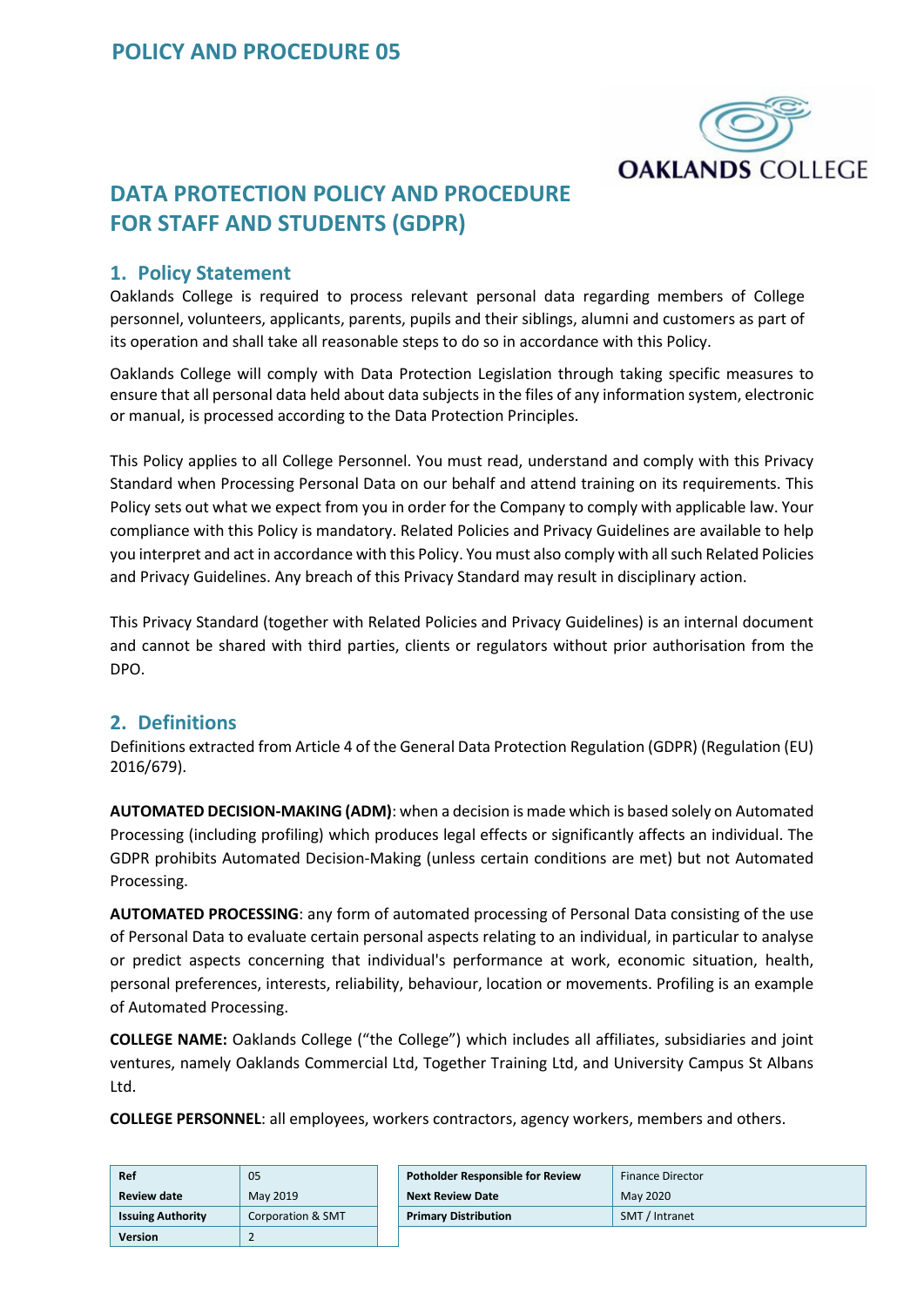**CONSENT:** means any freely given, specific, informed and unambiguous indication of the data subject's wishes by which he or she, by a statement or by a clear affirmative action, signifies agreement to the processing of personal data relating to him or her.

**DATA CONTROLLER:** means the body, which determines the purposes and means of the processing of personal data. The College is the Data Controller of all Personal Data relating to College Personnel, volunteers, applicants, parents, pupils and their siblings, alumni and customers.

**DATA PROCESSOR:** means the body which processes personal data on behalf of the Data Controller

**DATA SUBJECT:** means a living, identified or identifiable individual about whom we hold Personal Data. Data Subjects may be nationals or residents of any country and may have legal rights regarding their Personal Data.

**DATA PROTECTION OFFICER (DPO)**: means the person required to be appointed in specific circumstances under the GDPR. Where a mandatory DPO has not been appointed, this term means a data protection manager or other voluntary appointment of a DPO or refers to the Company data privacy team with responsibility for data protection compliance.

**EEA**: means the 28 countries in the EU, and Iceland, Liechtenstein and Norway.

**GENERAL DATA PROTECTION REGULATION (GDPR)**: means the General Data Protection Regulation (*(EU) 2016/679*). Personal Data is subject to the legal safeguards specified in the GDPR.

**PERSONAL DATA:** means any information identifying a Data Subject or information relating to a Data Subject that we can identify (directly or indirectly) from that data alone or in combination with other identifiers we possess or can reasonably access. Personal Data includes Sensitive Personal Data and Pseudonymised Personal Data but excludes anonymous data or data that has had the identity of an individual permanently removed. Personal data can be factual (for example, a name, email address, location or date of birth) or an opinion about that person's actions or behaviour. Personal Data specifically includes, but is not limited to:

- Name
- Identification number
- Location data
- Online identifier or
- One or more factors specific to the physical, psychological, genetic, mental, economic, cultural or social identity of that natural person

**PERSONAL DATA BREACH:** means a breach of security leading to the accidental or unlawful destruction, loss, alteration, unauthorised disclosure of, or access to, personal data transmitted, stored or otherwise processed.

**PRIVACY GUIDELINES:** means the College privacy/GDPR related guidelines provided to assist in interpreting and implementing this Privacy Standard and Related Policies.

**PRIVACY NOTICES (ALSO REFERRED TO AS FAIR PROCESSING NOTICES) OR PRIVACY POLICIES**: means separate notices setting out information that may be provided to Data Subjects when the College collects information about them. These notices may take the form of general privacy statements applicable to a specific group of individuals (for example, employee privacy notices or the website

| Ref                      | 05                | <b>Potholder Responsible for Review</b> | <b>Finance Director</b> |
|--------------------------|-------------------|-----------------------------------------|-------------------------|
| <b>Review date</b>       | May 2019          | <b>Next Review Date</b>                 | May 2020                |
| <b>Issuing Authority</b> | Corporation & SMT | <b>Primary Distribution</b>             | SMT / Intranet          |
| <b>Version</b>           |                   |                                         |                         |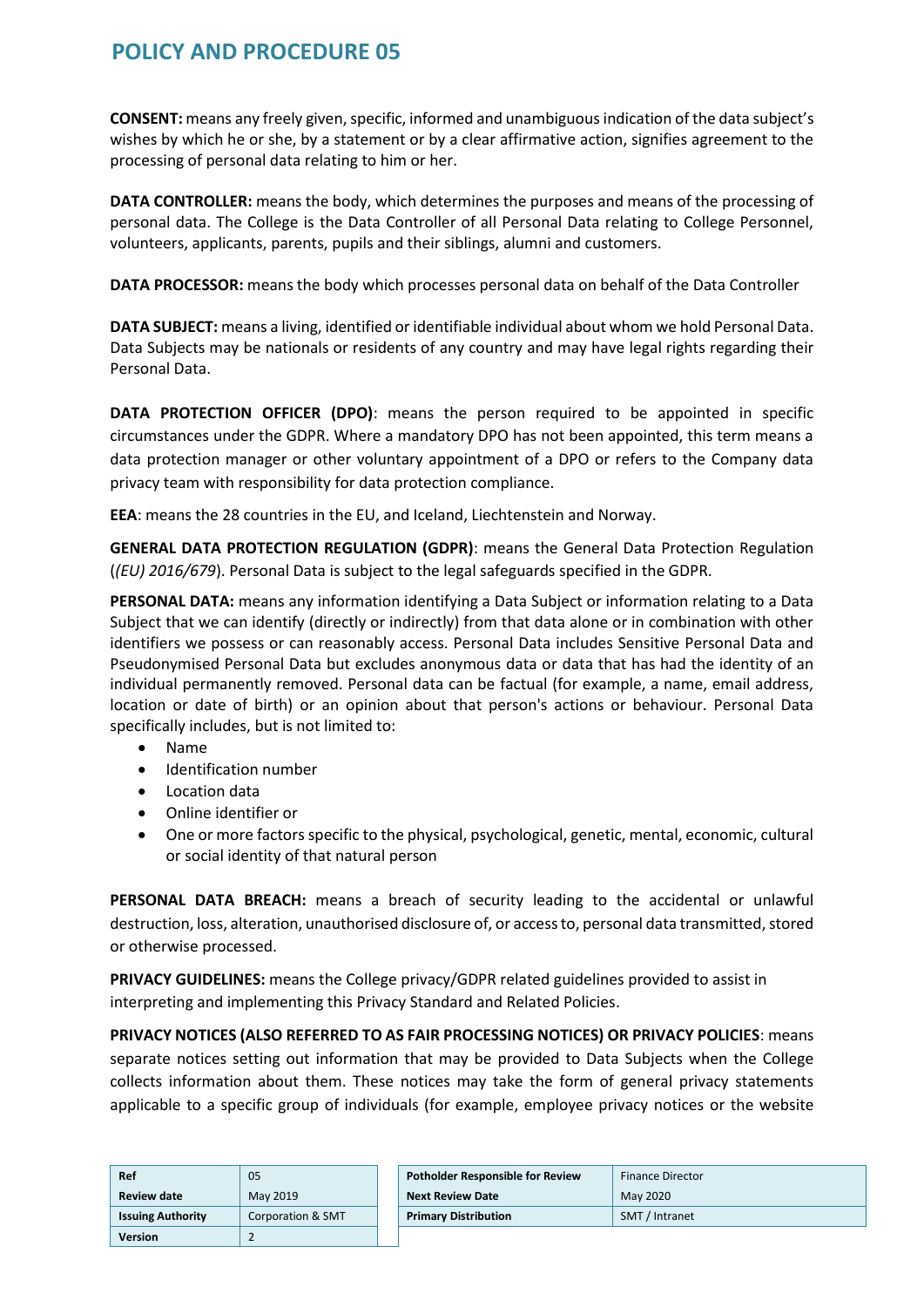privacy policy) or they may be stand-alone, one-time privacy statements covering Processing related to a specific purpose.

**PROCESSING:** means any operation which is performed on Personal Data whether or not by automated means, such as collection, recording, organisation, structuring, storage, adaptation, or alteration, retrieval, consultation, use, disclosure by transmission, dissemination or otherwise making available, alignment or combination, restriction, erasure or destruction.

**PSEUDONYMISATION:** replacing information that directly or indirectly identifies an individual with one or more artificial identifiers or pseudonyms so that the person, to whom the data relates, cannot be identified without the use of additional information, which is meant to be kept separately and secure.

**SENSITIVE PERSONAL DATA**: information revealing racial or ethnic origin, political opinions, religious or similar beliefs, trade union membership, physical or mental health conditions, sexual life, sexual orientation, biometric or genetic data, and Personal Data relating to criminal offences and convictions.

### **3. Data Protection Principles**

The Data Protection Principles are:

- Personal data shall be processed lawfully, fairly and in a transparent manner in relation to individuals;
- Personal data shall be collected for specified, explicit and legitimate purposes and not further processed in a manner that is incompatible with those purposes;
- Personal data shall be adequate, relevant and limited to what is necessary in relation to the purposes for which they are processed;
- Personal data shall be accurate and, where necessary, kept up to date; every reasonable step must be taken to ensure that personal data that is inaccurate, having regard to the purposes for which it is processed, is erased or rectified without delay;
- Personal data shall be kept in a form which permits identification of data subjects for no longer than is necessary for the purposes for which the personal data is processed; and
- Personal data shall be processed in a manner that ensures appropriate security of the personal data, including protection against unauthorised or unlawful processing and against accidental loss, destruction or damage, using appropriate technical or organisational measures.
- Personal data shall not be transferred to another country without appropriate safeguards being in place
- Personal Data shall be made available to Data Subjects and Data Subjects allowed to exercise certain rights in relation to their Personal Data

### **4. Handling of Personal Data – Staff Procedures**

Obtaining data

- Ensure that any person from whom personal data is obtained should not be deceived or misled regarding the purposes for which data is held, used or disclosed.
- No unfair pressure is used to obtain any personal data.

| Ref                      | 05                | <b>Potholder Responsible for Review</b> | <b>Finance Director</b> |
|--------------------------|-------------------|-----------------------------------------|-------------------------|
| <b>Review date</b>       | May 2019          | <b>Next Review Date</b>                 | May 2020                |
| <b>Issuing Authority</b> | Corporation & SMT | <b>Primary Distribution</b>             | SMT / Intranet          |
| <b>Version</b>           |                   |                                         |                         |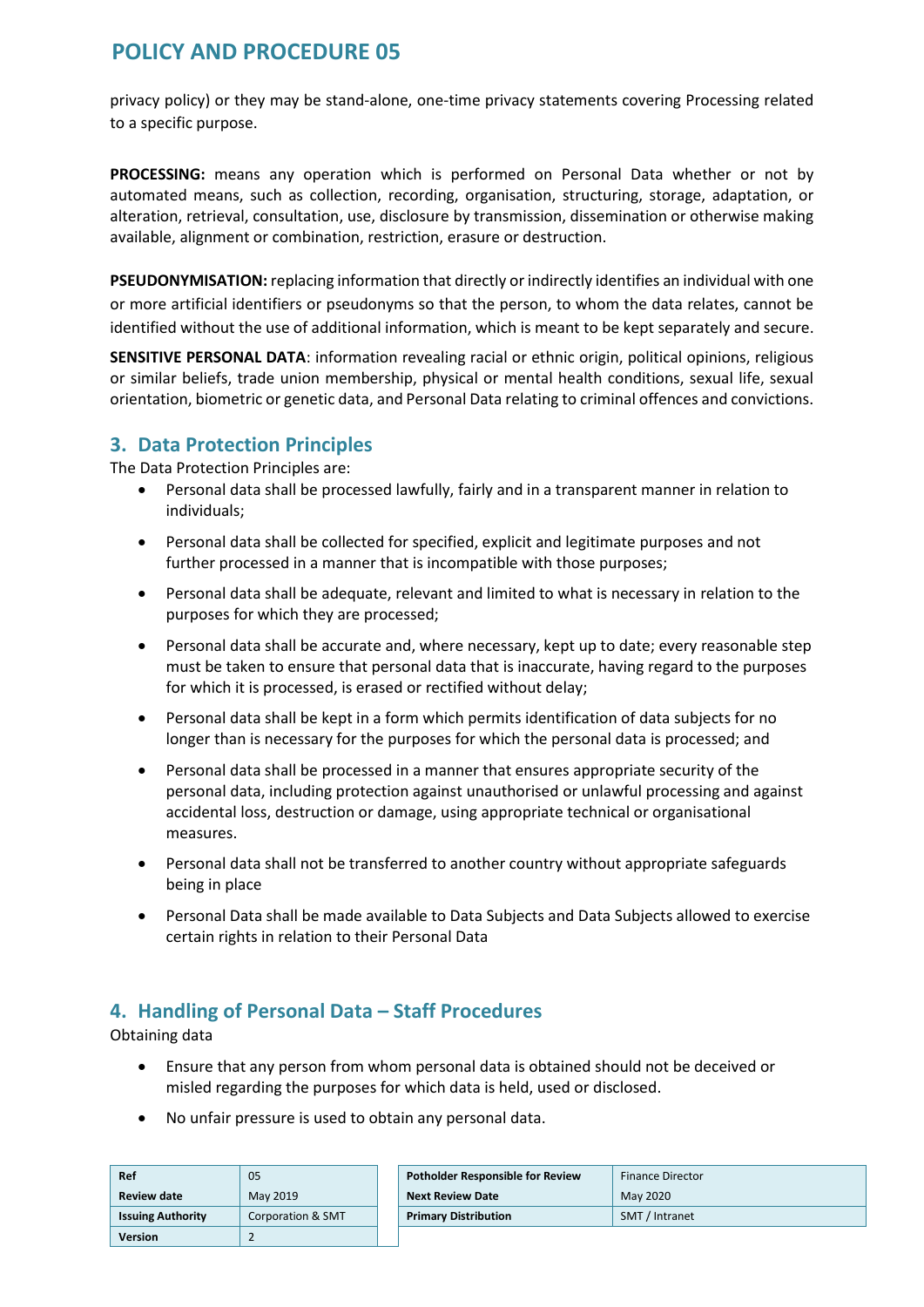- Ensure that Personal Data is obtained and processed for a specified lawful purpose. The GDPR provides the following lawful bases:
	- a) the Data Subject has given his or her Consent;
	- b) the Processing is necessary for the performance of a contract with the Data Subject;
	- c) to meet our legal compliance obligations;
	- d) to protect the Data Subject's vital interests;
	- e) to pursue our legitimate interests for purposes where they are not overridden because the Processing prejudices the interests or fundamental rights and freedoms of Data Subjects. The purposes for which we process Personal Data for legitimate interests need to be set out in applicable Privacy Notices or Fair Processing Notices; or
- Where consent is being used as the lawful basis, consent must be freely obtained from a clear affirmative action. Data Subjects must be easily able to withdraw Consent to Processing at any time and withdrawal must be promptly honoured. Consent may need to be refreshed if you intend to Process Personal Data for a different and incompatible purpose which was not disclosed when the Data Subject first consented.

All forms used to collect data ensure that an indication of the purpose(s) appears on it as well as: the lawful basis for processing the data, the data retention period and that individuals have the right to complain to the ICO if they think there is a problem with the way the data is being handled.

Individuals do have the right to object to the processing of their data, case by case

Access & holding data

- Only authorised access is allowed to information systems containing personal data (e.g. by the use of individual passwords).
- The holding of College related information outside the College is operated within agreed restrictions.
- All users switch off/log off and lock their computers when they are not being used to prevent accidental access by others
- Areas containing personal data information systems (including manual files) are secured when not in use
- Unauthorised access to a personal data information system is prevented
- Develop and implement procedures to seek to ensure personal data is not disclosed either intentionally or accidentally

Disclosing data

 Personal data to which an individual/organisation is entitled is only disclosed after receiving proper identification of the person or organisation requesting the information and where appropriate verifying the data subject's agreement to disclosure

| Ref                      | 05                | <b>Potholder Responsible for Review</b> | <b>Finance Director</b> |
|--------------------------|-------------------|-----------------------------------------|-------------------------|
| <b>Review date</b>       | May 2019          | <b>Next Review Date</b>                 | May 2020                |
| <b>Issuing Authority</b> | Corporation & SMT | <b>Primary Distribution</b>             | SMT / Intranet          |
| <b>Version</b>           |                   |                                         |                         |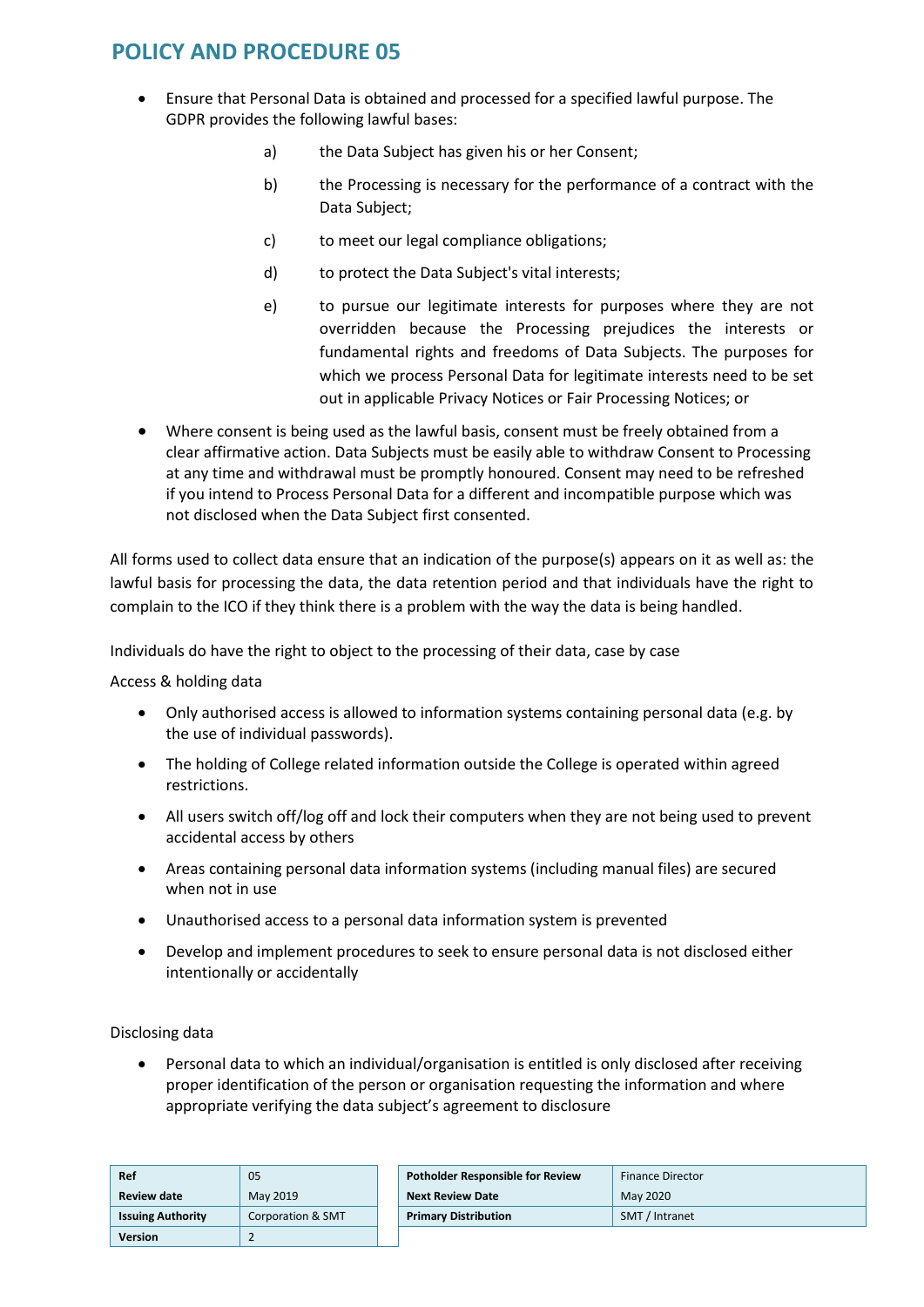Personal data disclosure to third parties takes place through an encryption or pseudonymisation process

Disposal

Personal data is disposed of properly in line with agreed guidance – see data retention policy

#### **5. Subject Access Requests**

Anyone making a subject access request should provide evidence of their identity or their authority to make the request (e.g. a solicitor acting on behalf of a client will provide a letter of authorisation from the client or assurance that permission has been granted) before the request is actioned. A copy of all requests should be given to the Data Protection Officer for monitoring and reporting purposes.

The GDPR gives individuals the right to obtain the following: a copy of their own data, the purpose of processing, who the data has been shared with and how long the data will be retained. On receipt of a valid request, the DPO (with the input of the Data Controllers) will respond to the request electronically within one month of the request. An example of how to make a subject access request can

Requests for information can be made in a variety of formats. However, it would be preferable to request the information in writing to[: Quality@oaklands.ac.uk o](mailto:Quality@oaklands.ac.uk)r

Paul McCormack Director of Finance St. Albans (Smallford) Campus Hatfield Road St. Albans. AL4 0JA

A response will normally be made within one month. However, if the request is particularly complex, this may be extended to up to 2 months and a cover fee may be charged.

In some cases, **a response will be rejected** e.g. where an exemption from the Act legitimately applies; the request is manifestly unfounded or excessive; the data contains data related to third parties who have not provided consent to share. Where a response is rejected the college will inform the person within one month. The college will need to:

- explain to the applicant why they are not releasing information
- inform the applicant of their right to complain to the ICO
- the right of the applicant to pursue the request through judicial remedy

### **6. Data Protection and Subject Access requests for 16 to 18 years olds**

16 to 18 year olds at the College will be considered to be children under the GDPR. In the first place the college will request the right to process the child's data through the college learning agreement.

| Ref<br>05                |                   | <b>Potholder Responsible for Review</b> | <b>Finance Director</b> |
|--------------------------|-------------------|-----------------------------------------|-------------------------|
| <b>Review date</b>       | May 2019          | <b>Next Review Date</b>                 | May 2020                |
| <b>Issuing Authority</b> | Corporation & SMT | <b>Primary Distribution</b>             | SMT / Intranet          |
| <b>Version</b>           |                   |                                         |                         |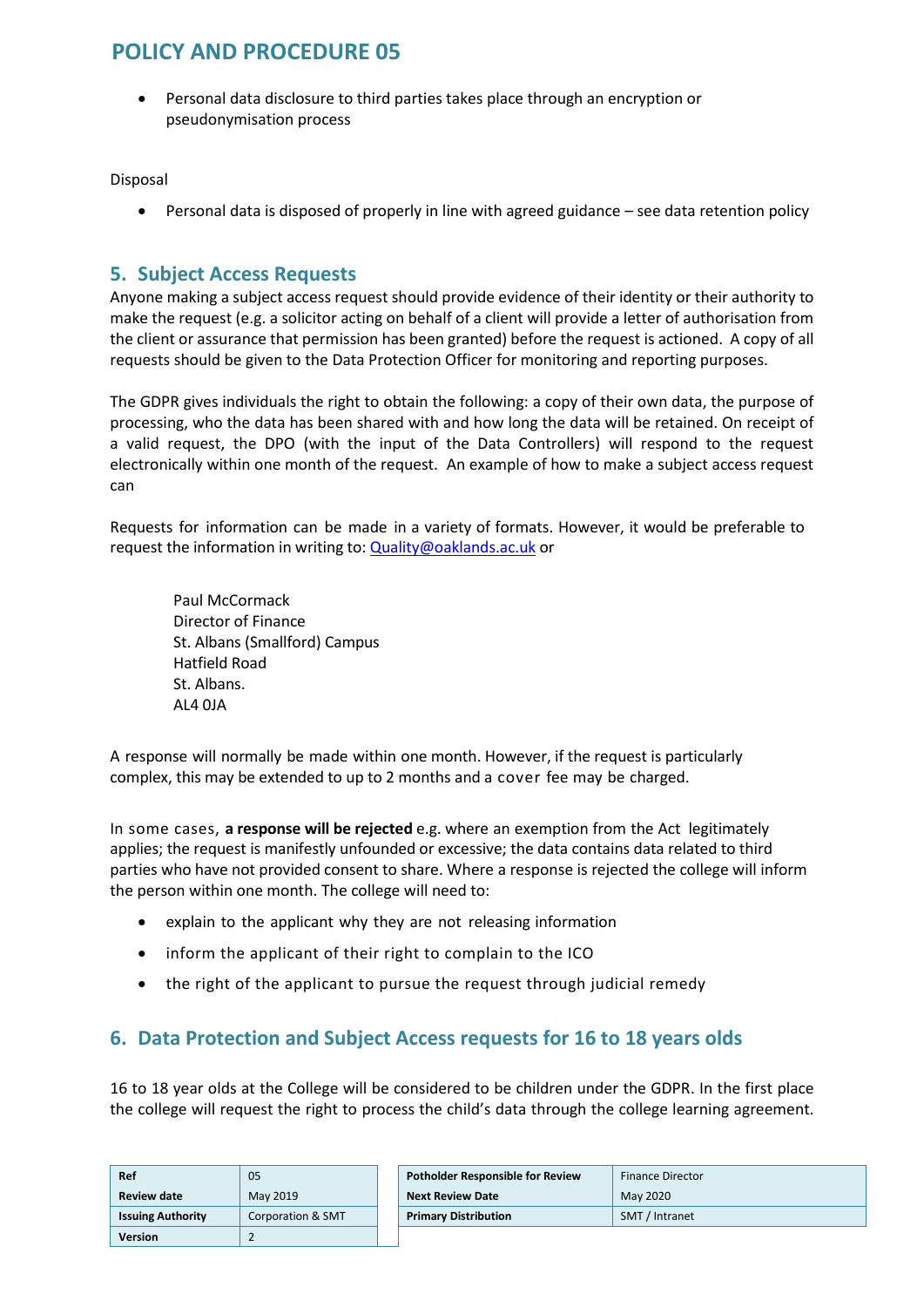The college will also seek the consent of the student to share their information with parents, carers, or other appropriate agencies. The learning agreement states:

*If you are 18 or under, by signing this learning agreement you are giving the College your consent to stay in touch with your parent/guardian/carer with regard to all aspects of progress on your course of study. If you require more information please refer to our data and 16-18 access policy on the Box.* 

With regard to subject access requests, under the GDPR, children have the same rights as adults over their personal data; including the right to access their personal data. The ICO guidance states that it is the child who has a right of access to the information held about them, as opposed to a parent or guardian.

Before responding to a subject access request for information held about a child, the college will consider whether the child is mature enough to understand their rights. If the college is confident that the child can understand their rights, then the college will respond directly to the child. However, the college may allow the parent to exercise the child's rights on their behalf if the child authorises this, or if it is evident that this is in the best interests of the child.

When considering borderline cases, the college will take into account, among other things:

- the child's level of maturity and their ability to make decisions like this
- the nature of the personal data
- any court orders relating to parental access or responsibility that may apply
- any duty of confidence owed to the child or young person;
- any consequences of allowing those with parental responsibility access to the child's or young person's information. This is particularly important if there have been allegations of abuse or ill treatment
- any detriment to the child or young person if individuals with parental responsibility cannot access this information
- any views the child or young person has on whether their parents should have access to information about them

Therefore, the college will need to consider each situation on a case by case basis.

#### **7. Data Subject's rights and requests**

Data Subjects have rights when it comes to how we handle their Personal Data, including the right to erase their data in general. These include rights to:

- withdraw Consent to Processing at any time;
- receive certain information about the Data Controller's Processing activities;
- request access to their Personal Data that we hold (section Subject Access Request paragraph);
- prevent our use of their Personal Data for direct marketing purposes;

| Ref                      | 05                | <b>Potholder Responsible for Review</b> | <b>Finance Director</b> |
|--------------------------|-------------------|-----------------------------------------|-------------------------|
| Review date              | May 2019          | <b>Next Review Date</b>                 | May 2020                |
| <b>Issuing Authority</b> | Corporation & SMT | <b>Primary Distribution</b>             | SMT / Intranet          |
| Version                  |                   |                                         |                         |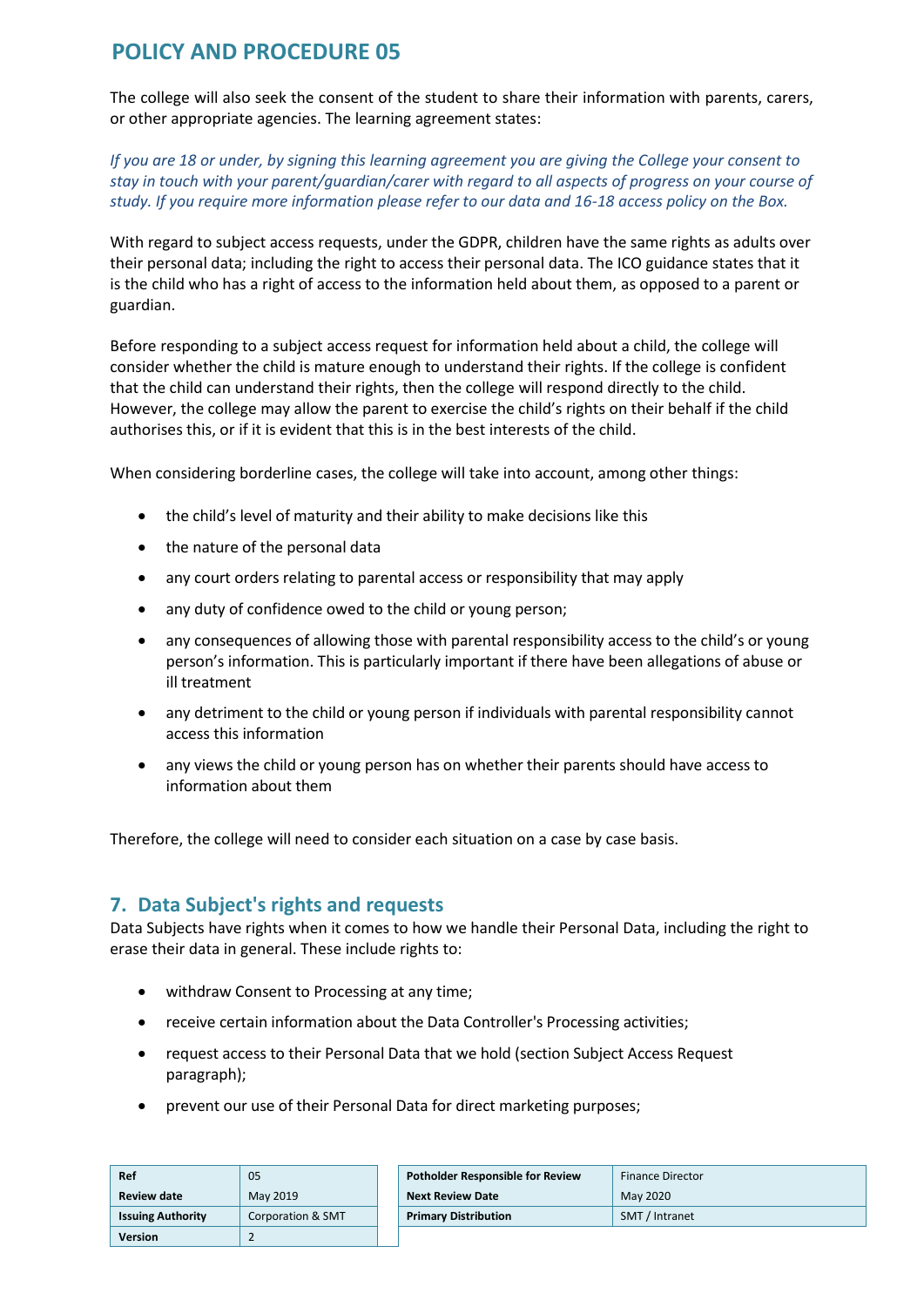- ask us to erase Personal Data if it is no longer necessary in relation to the purposes for which it was collected or Processed or to rectify inaccurate data or to complete incomplete data;
- restrict Processing in general circumstances;
- challenge Processing which has been justified on the basis of our legitimate interests or in the public interest;
- request a copy of an agreement under which Personal Data is transferred outside of the EEA;
- object to decisions based solely on Automated Processing, including profiling (ADM);
- prevent Processing that is likely to cause damage or distress to the Data Subject or anyone else;
- be notified of a Personal Data Breach which is likely to result in high risk to their rights and freedoms;
- make a complaint to the supervisory authority; and
- in limited circumstances, receive or ask for their Personal Data to be transferred to a third party in a structured, commonly used and machine readable format.

You must immediately forward any Data Subject request you receive to the DPO and comply with the company's Data Subject response process.

### **8. Accountability / Responsibility for Implementation**

- The Senior Management Team and the Corporation are accountable for ensuring full implementation of data protection systems and procedures, that they are sufficient and comprehensive
- Nominated College Data Controllers are accountable for the oversight of data protection systems and procedures, to support and advise staff and to alert senior managers to breaches or the need for improvement in data control processes
- All College managers are responsible for ensuring that data protection systems and procedures are being followed and advise staff and students regarding their liabilities
- Managers are responsible to ensure that they themselves and all College Personnel are appropriately informed and regularly trained in Data Protection policies and procedures
- All staff and students have responsibility for implementing College data protection procedures and complying with legislation
- Disciplinary action will be taken against any College Personnel or student who contravenes these procedures
- Complaints and appeals regarding data protection are made to the Data protection officer (DPO) at the Quality Office:

 Quality Office, Oaklands College, St Albans Campus, Hatfield Road, St Albans, AL4 0JA or [Quality@oaklands.ac.uk](mailto:Quality@oaklands.ac.uk)

| Ref                      | 05                           |
|--------------------------|------------------------------|
| <b>Review date</b>       | May 2019                     |
| <b>Issuing Authority</b> | <b>Corporation &amp; SMT</b> |
| Version                  |                              |

| Ref                      | 05                | <b>Potholder Responsible for Review</b> | <b>Finance Director</b> |
|--------------------------|-------------------|-----------------------------------------|-------------------------|
| Review date              | May 2019          | <b>Next Review Date</b>                 | May 2020                |
| <b>Issuing Authority</b> | Corporation & SMT | <b>Primary Distribution</b>             | SMT / Intranet          |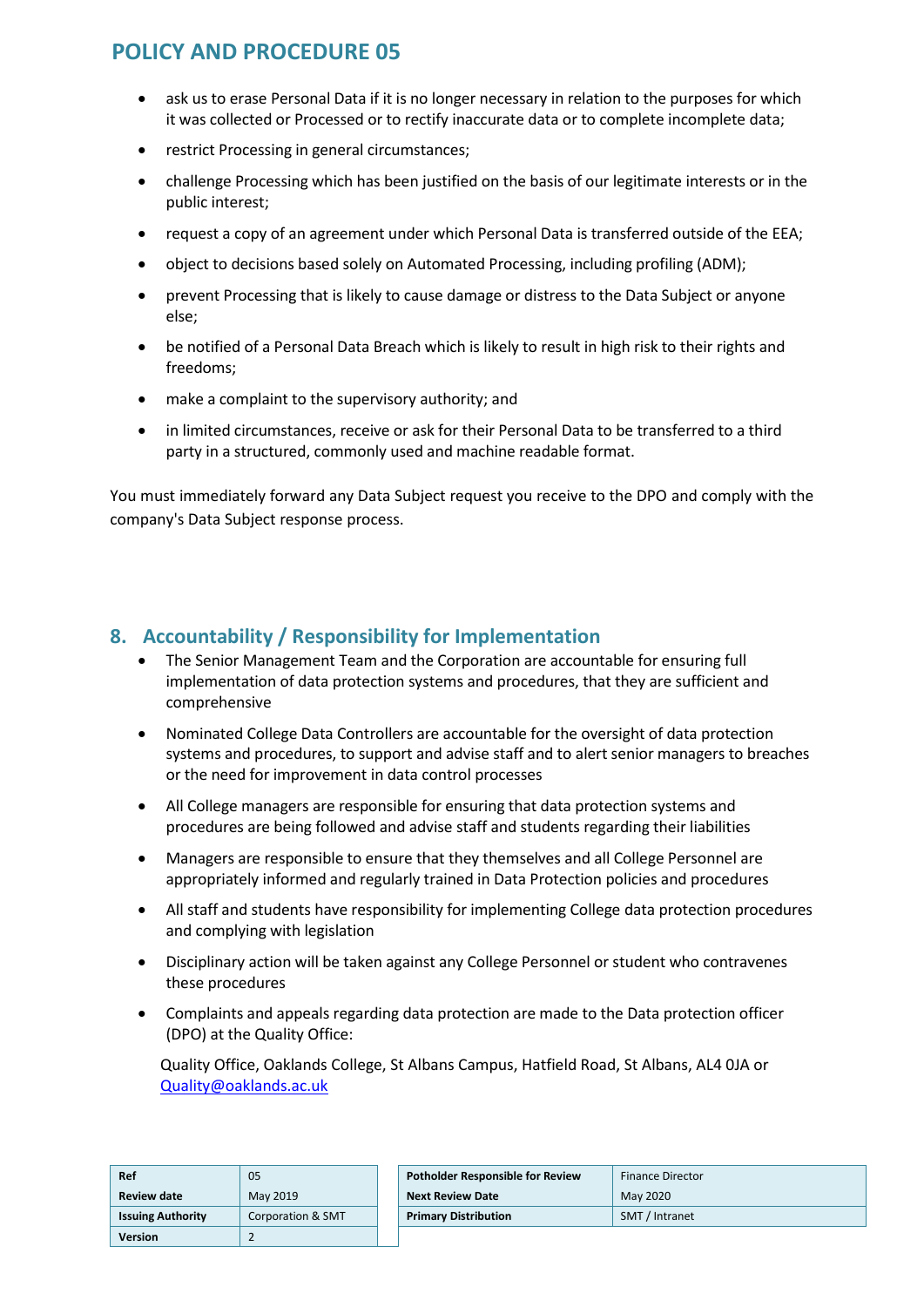**Failure of any member of staff to inform college management of the existence of an information system containing personal data may result in disciplinary action.** 

### **9. Oaklands College Data Protection support structure and responsibilities Data Protection Officer**

The College has appointed the Director of Finance as the Data Protection Officer (DPO) who will endeavour to ensure that all personal data is processed in compliance with this Policy and the Principles of the General Data Protection Regulation (GDPR) (Regulation (EU) 2016/679). The Freedom of Information Act 2000 and the Protection of Freedoms Act 2012 are also relevant to parts of this policy.

Please contact the DPO with any questions about the operation of this policy or the GDPR or if you have any concerns that this policy is not being or has not been followed. In particular, you must always contact the DPO in the following circumstances:

- if you are unsure of the lawful basis which you are relying on to process Personal Data (including the legitimate interests used by the College)
- if you need to rely on Consent and/or need to capture Explicit Consent
- if you need to draft Privacy Notices or Fair Processing Notices
- if you are unsure about the retention period for the Personal Data being Processed
- if you are unsure about what security or other measures you need to implement to protect Personal Data
- if there has been a Personal Data Breach
- if you are unsure on what basis to transfer Personal Data outside the EEA
- if you need any assistance dealing with any rights invoked by a Data Subject
- whenever you are engaging in a significant new, or change in, Processing activity which is likely to require a DPIA or plan to use Personal Data for purposes others than what it was collected for;
- If you plan to undertake any activities involving Automated Processing including profiling or Automated Decision-Making
- If you need help complying with applicable law when carrying out direct marketing activities
- if you need help with any contracts or other areas in relation to sharing Personal Data with third parties (including our vendors)

#### **Data Controllers**

Data Controllers have been appointed to support the Data Protection Officer in the implementation and operation of the Data Protection Policy. These are the Head of Management Information, the Head of IT, the Director of HR and the Digital Marketing Officer.

Data Controllers are nominated to advise and support staff in meeting their responsibilities.

### **10. Breaches of Data Protection**

| Ref                      | 05                | Potholder Responsible for Review | <b>Finance Director</b> |
|--------------------------|-------------------|----------------------------------|-------------------------|
| Review date              | May 2019          | <b>Next Review Date</b>          | May 2020                |
| <b>Issuing Authority</b> | Corporation & SMT | <b>Primary Distribution</b>      | SMT / Intranet          |
| <b>Version</b>           |                   |                                  |                         |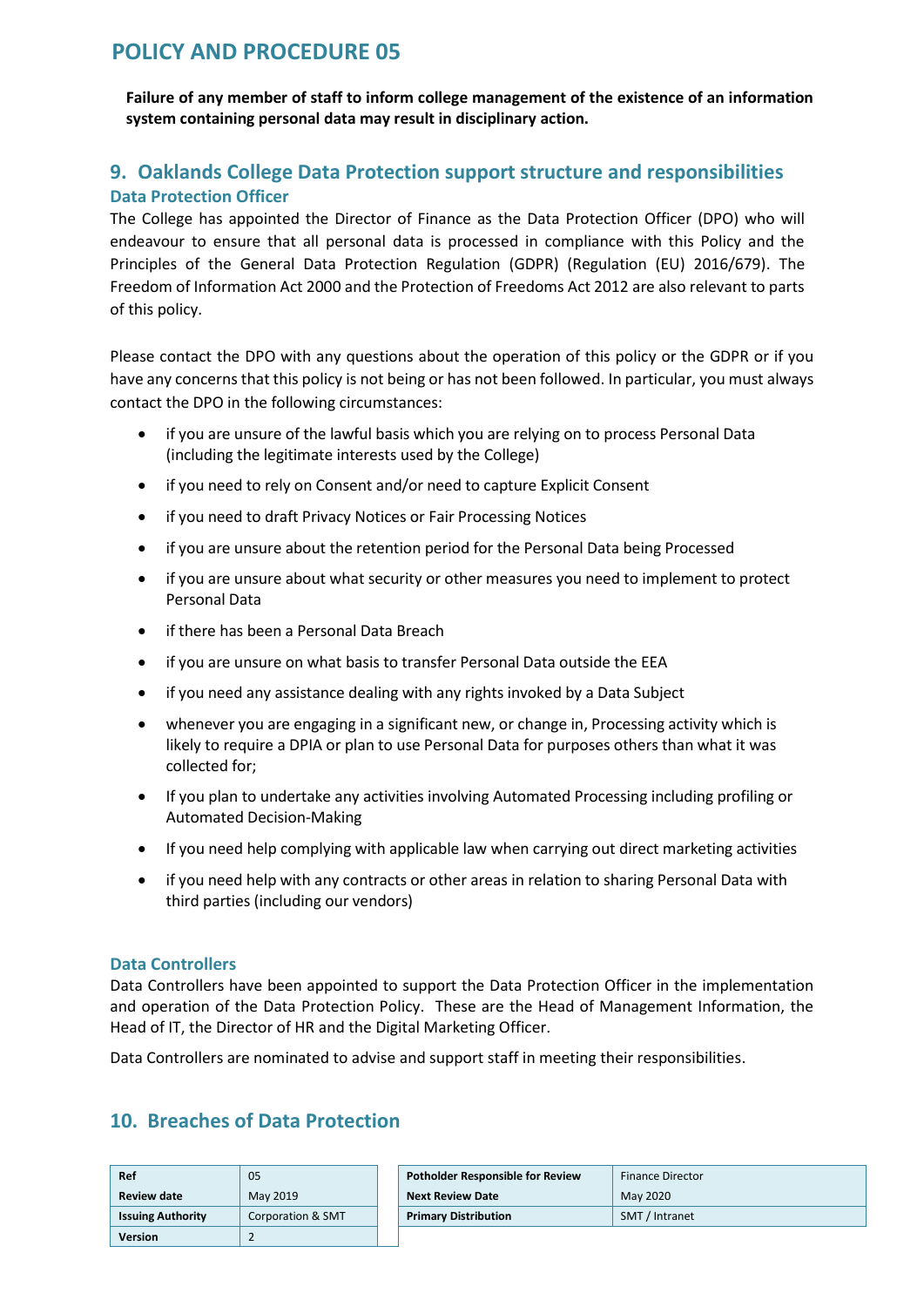Suspected breaches of data should be dealt with in the following manner:

- Breaches are communicated as soon as possible after it has been identified to the Data Protection Officer (or to one of the Data Controllers, if the Data Protection Officer is unavailable)
- Data Protection Officer (or Data Controllers) investigate the breach, inform SLT and agree action.
- Data Protection officer to informs ICO within 72 hours if necessary

The ICO will be informed where the breach is likely to result in a risk to the rights and freedoms of individuals – if, for example, it could result in discrimination, damage to reputation, financial loss, loss of confidentiality or any other significant economic or social disadvantage.

All queries regarding the processing of data in the first instance are raised with the relevant line manager or lecturer for all staff and students respectively.

Anyone aware of a potential breach must report it as soon as possible in line with this policy.

The GDPR requires Data Controllers to notify any Personal Data Breach to the applicable regulator and, in certain instances, the Data Subject.

We have put in place procedures to deal with any suspected Personal Data Breach and will notify Data Subjects or any applicable regulator where we are legally required to do so.

If you know or suspect that a Personal Data Breach has occurred, do not attempt to investigate the matter yourself. Immediately contact the DPO, or one of the data Controllers. You should preserve all evidence relating to the potential Personal Data Breach.

Potential fines for non compliance with GDPR exceed those of the previous data protection regime. The previous maximum was £500,000. Under GDPR the maximum is £20,000,000 or 4% of worldwide annual turnover. Examples of fines imposed by the ICO can be found a[t https://ico.org.uk/action-weve](https://ico.org.uk/action-weve-taken/enforcement/)[taken/enforcement/](https://ico.org.uk/action-weve-taken/enforcement/) .

Individuals also have the right to claim compensation through the courts for damages caused by a breach.

#### **11. List of Relevant Legislation**

- The General Data Protection Regulation (GDPR) (Regulation (EU) 2016/679)
- The Freedom of Information Act 2000
- The Privacy and Electronic Communications Regulations
- The Codes of Practice issued by the Information Commissioner.

### **12. Reviewing, monitoring, recording personal data**

The College will:

undertake an annual of review of this policy and subject it to College approval

| Ref                      | 05                | <b>Potholder Responsible for Review</b> | <b>Finance Director</b> |
|--------------------------|-------------------|-----------------------------------------|-------------------------|
| <b>Review date</b>       | May 2019          | <b>Next Review Date</b>                 | May 2020                |
| <b>Issuing Authority</b> | Corporation & SMT | <b>Primary Distribution</b>             | SMT / Intranet          |
| <b>Version</b>           |                   |                                         |                         |